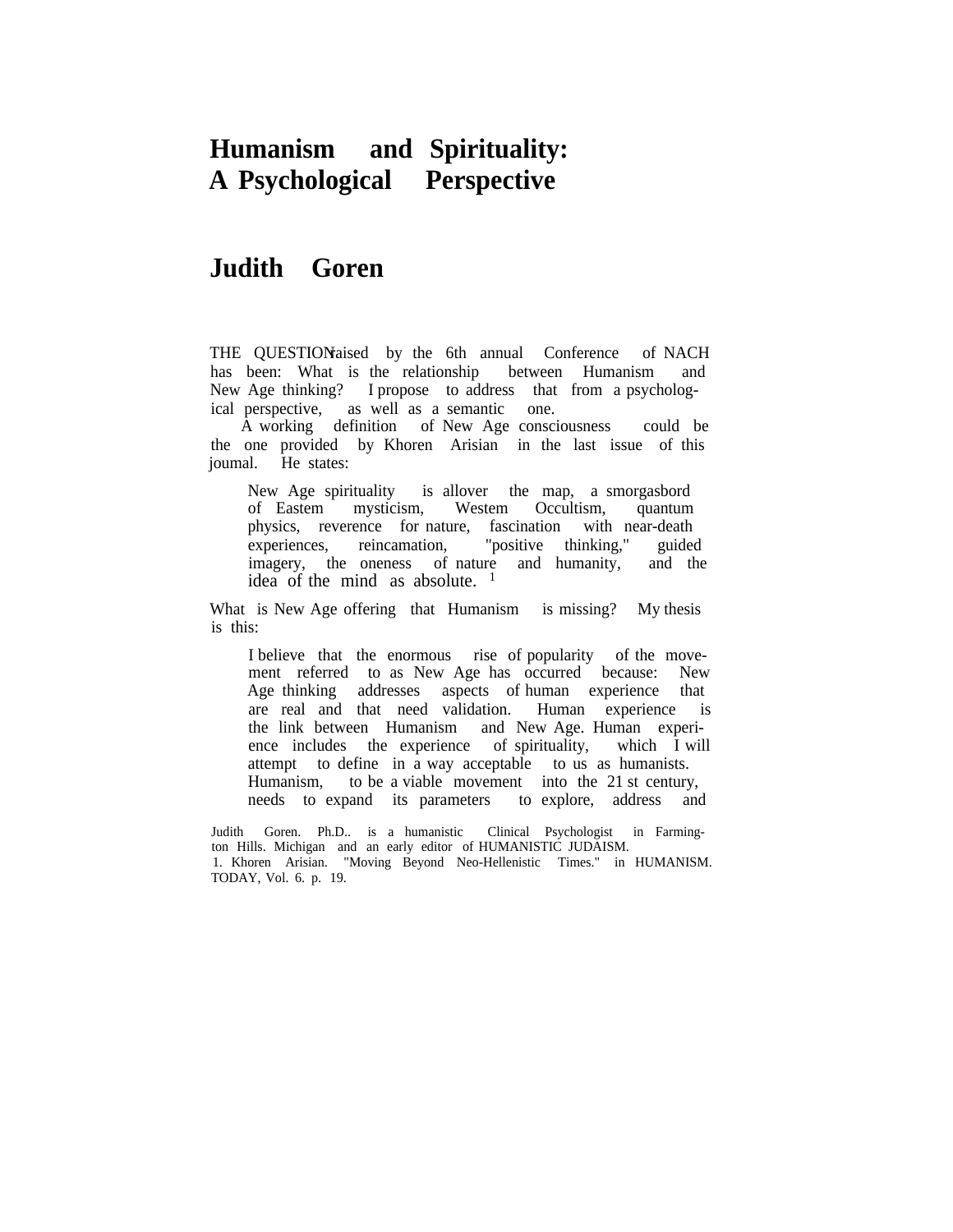include this dimension of human experience. It is this deeper dimension, the dimension psychologist Abraham Maslow called "the farther reaches of human nature," that calls us and intrigues us and beckons us. This is the essence of what New Age Thinking is about, and why its writings and music and bookstores and leaders and seminars are drawing so many people.

I must clarify some terms. First, the word "spirituality:" historically, the definition has put it squarely in the camp of traditional, organized religion. That language has been such a turn-off for us as rational, secular humanists that we have tended to discount not only the language and the religious concepts, but also the experience itself. But in popular usage, both among New Age thinkers and throughout the general population, the term "spirituality" has come to refer to the kind of human experiences I want to talk about here.

Secondly, the term "New Age" can mean many things to many people. It is a bit like asking someone, "Have you been to Niagara Falls?" The Falls themselves, the part that is not manmade, but part of nature, are awesome, magnificent. If you have been there, you know. If you have not, the experience of seeing and hearing the Falls is diffic;ult to capture in mere words. But today, built up all around the Falls, is this awful, touristy little town called Niagara Falls. It is filled with fast food places and corny exhibits and tourist junk shops and dumpy places to sleep --so if you ask, "Have you been to Niagara Falls?," what are you talking about? The real inspiration or the commercial bastardization?

I think there can be this same lack of clarity in talking about New Age. So I want to clarify. If I use the term New Age, I am referring to the Falls themselves: to natural human experience, as reported by credible human beings. There is a lot of junk, of fast food places, that have sprung up in the name of "New Age." These take the form of definitive explanations for events that could have many explanations, that have not yet been explained, or are currently being investigated. This is what has turned off humanists the confusion of the tourist trap with the natural event.

#### Human Science and Spirituality

There are three concepts that are intrinsic to the cutting edge of thought in humanistic research and scientific invest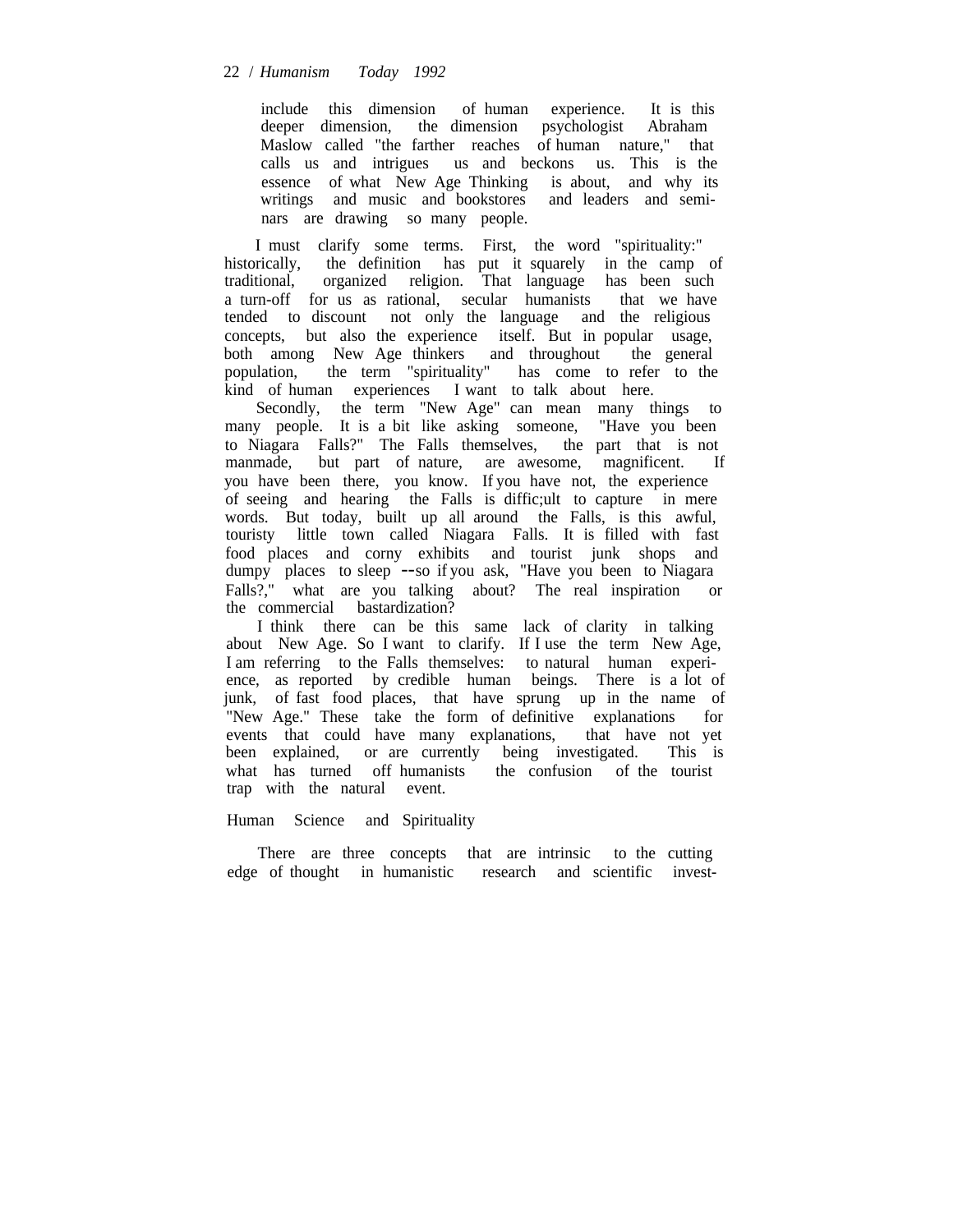igation in the field of human science. These are: holism, consciousness, and embodiment. All three are interrelated, and related to spirituality.

Holism refers to seeing things - and people - in all aspects. You have heard the term applied to health: holistic health recognizes the connection between our minds and our bodies and uses that perspective in helping people stay healthy and to heal from illness. It applies in education: holistic/ humanistic educators of children are concemed with their social development and emotional needs and physical needs as well as their intellectual needs. It applies in psychology: it is the basis of humanistic psychology, which is concemed with understanding the whole experience of the whole person. And because this whole experience includes a dimension we call spirituality, that, too, cannot be rationally ignored.

The second aspect of human experience that is a way of understanding the spiritual experience has to do with conthe spiritual experience has to do with consciousness. Consciousness research is a fast-growing field in humanistic psychology, and among scientific groups exploring links between science and spirituality. The link is within the area of human consciousness. It is hypothesized that spiritual awareness, or spiritual experience, happens when we are in a state of consciousness that is different in degree from our ordinary state of consciousness. In those moments when we feel a spiritual "connectedness," we may be using a different part of our brain, or using our brain in a different way. Research has shown that our brain waves vary, producing what is referred to as "altered states of consciousness." There is is referred to as "altered states of consciousness." much we still do not know about these states, but we do know, through objective scientific measurement, that they exist, and we know subjectively that we feel different and perceive things differently in one state than we do in another.

The third concept is that of embodiment, or embodied experience. The spirituality I am speaking about is not an abstract, philosophical, intellectual concept. It is an experience that you can feel in your body when it happens for you. Just as you feel an emotion in your body. Let me give you an example, an illustration, of the difference between abstract spiritual platitude (the town of Niagara Falls) and an embodied spiritual experience (the actual rush of water that is the Falls.)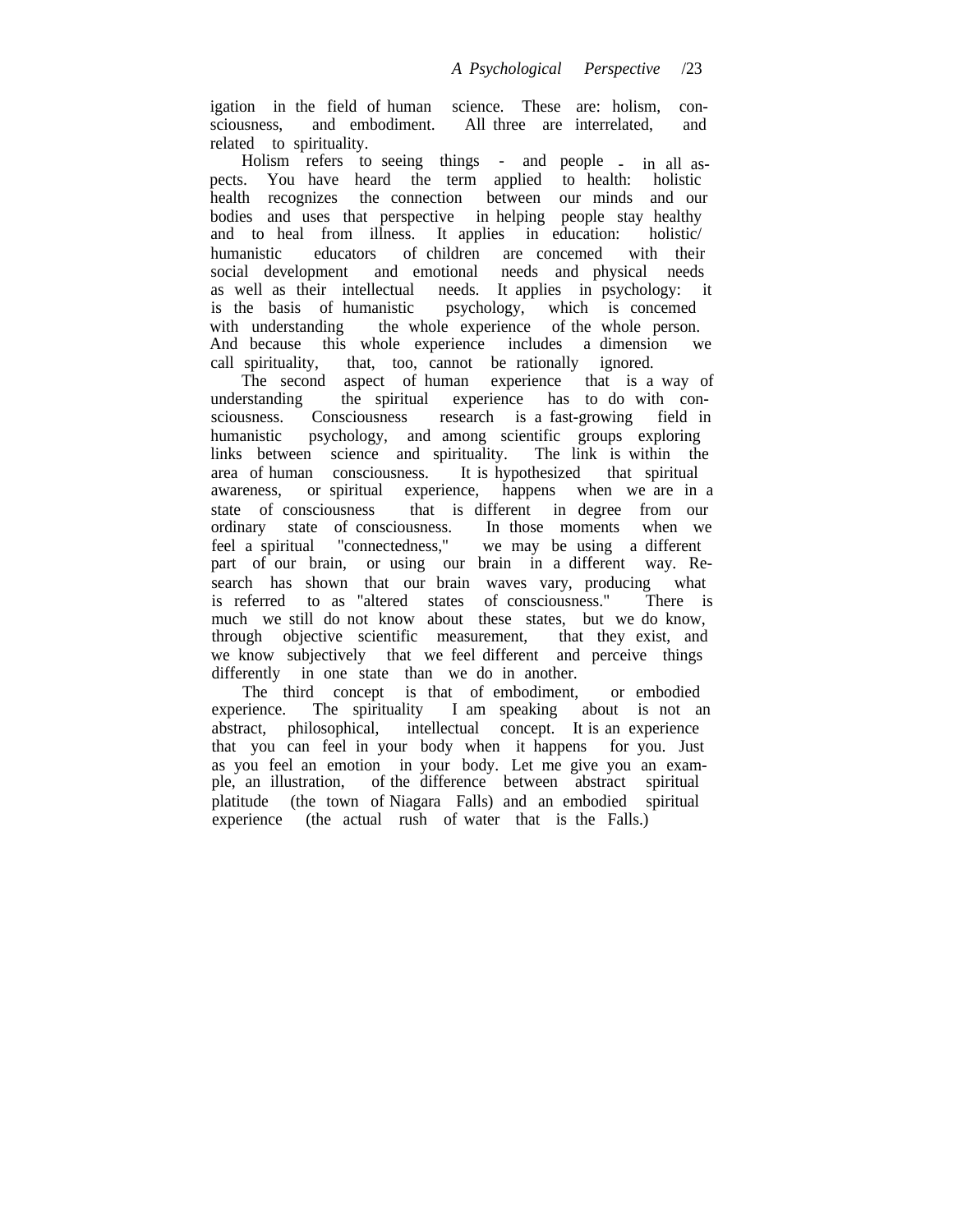## Lisa's Story

I want to tell you a story that illustrates these three concepts. I had a client (since Carl Rogers, Humanistic Psychologists have clients, not patients) who had a severe illness that made her housebound. (I will call her Lisa, which is not her real name.) Lisa became completely weakened and for a while was unable to get out of bed. She had been a very active, creative, vital person, and this was a terribly hard adjustment. She spent many months being very ill and confined to bed. Her mother had to come and care for her. Her mother kept saying to her, "Now, you have to think positive thoughts." But that felt to Lisa like a platitudinous belief. It was not useful. When she was retching and fainting, her experience was not positive.

Then one day she felt much better. She felt well enough to walk out into the backyard. And what she felt in her body as she did this simple thing, going into her own backyard, was a suffusion of warmth and joy and well-being. She felt she was truly seeing the green blades of the grass for the first time. She was feeling the warmth of the sun on her skin in a way that made her feel whole and secure and happy. It was Spring, and she could smell blossoms on the apple tree more intensely than she had ever noticed before in ten years of living in that house near that tree.

In that moment, her body felt whole and normal. Her pain went away, her anxiety and worry and anger dissolved. Also, at that moment or shortly following it, she experienced a creative flash in which she saw her life, as it was, from a new and expanded perspective. Lisa saw herself as a traveler in her life, She recognized that her illness was teaching her important things about herself and her life. She knew, in that moment, that her old way of living -- super busy, super productive, was also a mode that left no time or emotional energy for her inner life. She saw with a startling clarity, at that moment, the connection between her former life and her illness, rather than seeing her illness and her prior work as two unrelated events.

Then, she told me, when she went into the house she took a can of cleanser and cleaned her bathroom sink -- a very mundane, ordinary act, one which she never enjoyed especially --but this time she experienced it with a joyous appreciation: that she had the energy to stand up, that she could move her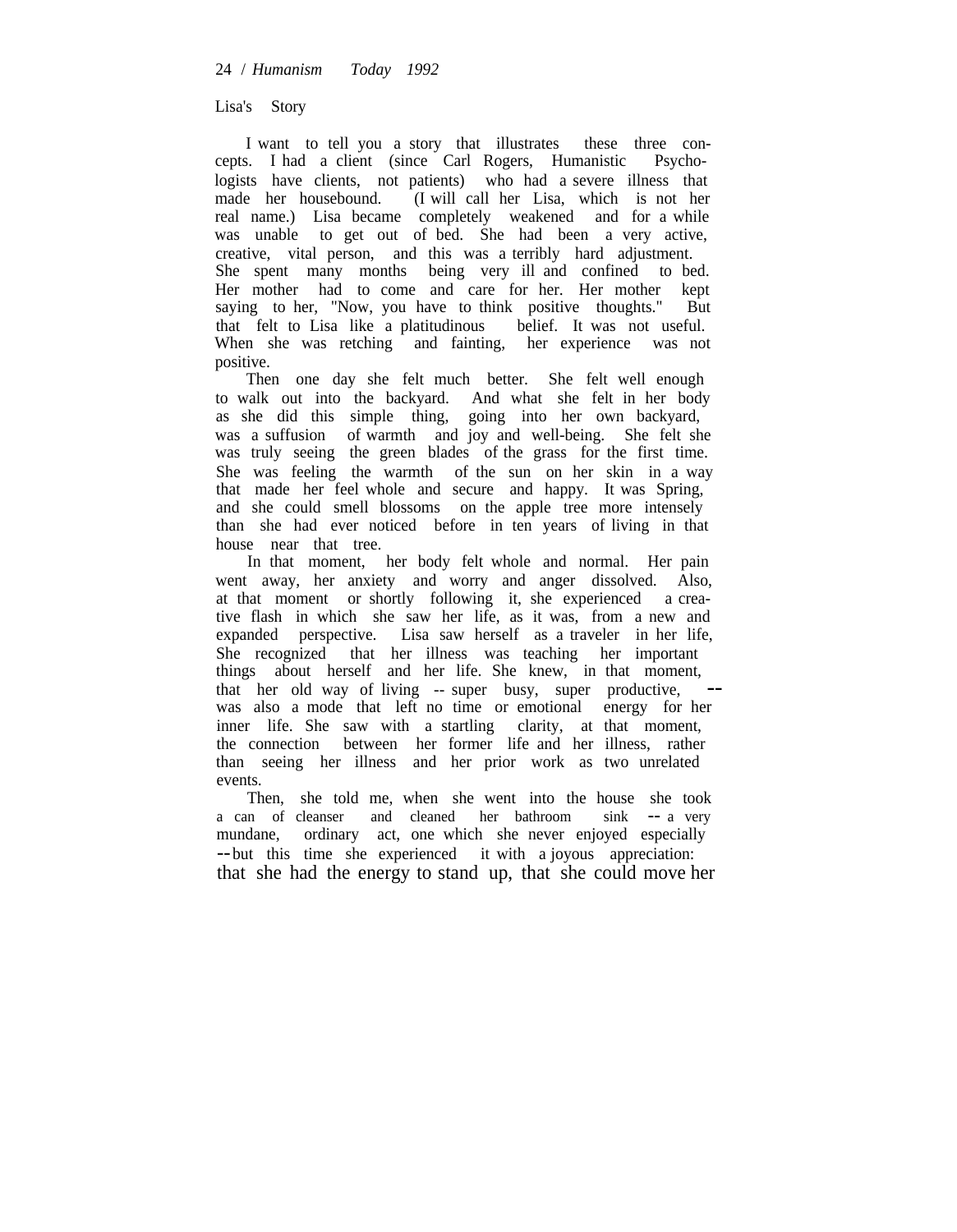arm, that she could see the sink transform from grubby to clean. She felt infinite gratitude to life that she could perform this simple act.

Now, she was experiencing in an embodied way the positive shift her mother was talking about in an abstract, sterile way. Lisa had undergone an extended experience which had opened her and stretched her. She had experienced pain, both physical and emotional; had acknowledged and accepted and disand accepted and discharged that pain, had come out the other side, so to speak, and then was open, in her physical/emotional system, to a new and different perception of nature, of her body, of the meaning of events, and of appreciation of the smallest act as imbued with a feeling that was sacred or special. This was a spiritual experience that was embodied, embraced the wholeness and meaning of her life, and came about through an altered perception, or expanded state of consciousness.

I will retum to this example later to discuss the meaning or importance of such moments.

## Humanistic Spirituality

So we come back to: what is spirituality? This is my definition, based upon reading, research, personal conversations and personal experience:

- First, it is a subjective experience as opposed to merely a disembodied idea or belief. Belief may follow, but first comes the experience. Secondly, this experience Secondly, this experience. includes several components:
- There is heightened awareness, or a sense of expanded consciousness.

There is a sense of being totally in the present moment. There is a sense of the interconnectedness between oneself

and others, or between oneself and the events of one's life, or between oneself and the world of nature.

There is an almost overwhelming sense of pleasure, or joy. There is, or can be, a very positive feeling of unconditional

- love, not toward just one person, but toward humanity, or toward forgiving oneself, or toward life itself. There can be a sense of wonder, or awe.
- There is an absense of worry, anxiety, guilt and fear. All of these belong to thoughts of the past or the future, and since this is an experience in the present moment, they are absent.

There is a wonderful sense of heightened aliveness.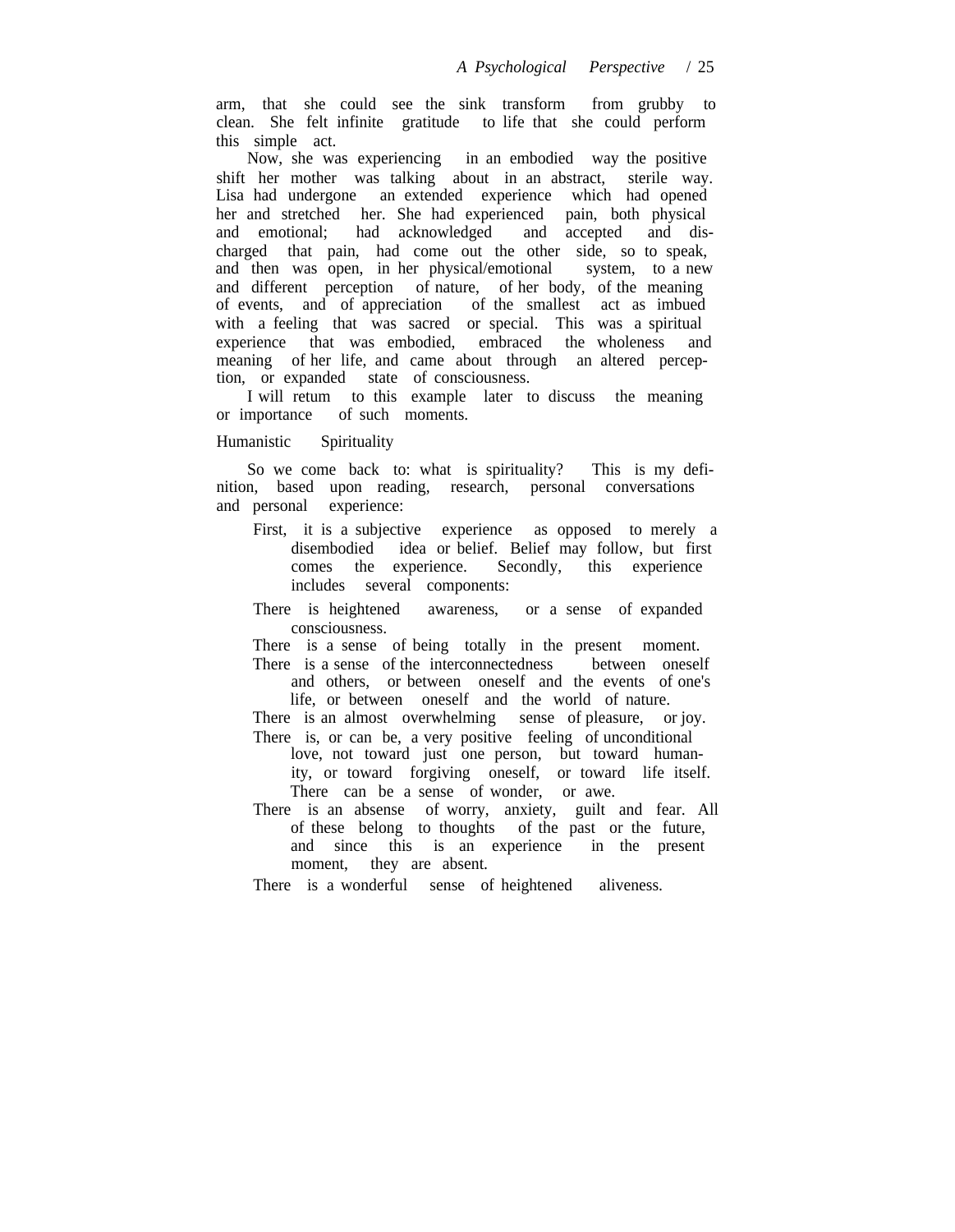So, let me attempt a humanistic definition of the above: Spirituality is a profound experience in which the experiencing person, in the present moment, feels expanded awareness, greater aliveness, deeper love, joy and awe, and senses the interconnectedness of his or her life to other people, events and to nature.

This experience may last only a few moments in time, or it may last longer. It may happen once to you, or it may occur often. For some people, who are highly developed spiritually, it is a way of life. They actually live in this state most of the time, yet at the same time are very much in the ordinary world of everyday life.

None of this has anything to do with the supematural. It happens in childhood, it happens again in adolescence, and it can happen at various times throughout our adult life. And it is not separate from our daily experiences. It happens in them and through them. As in Lisa's extraordinary moment of joy in truly experiencing the trees and grass in her own backyard, the spiritual moment is part of our ordinary world.

Spirituality is not an experience we can make happen. We can't say, "Follow steps A, B and C" and you will become spiritual. Rather, it is something we allow to happen. The potential is always there, if we are open enough to perceive it and to let it into our awareness.

Abraham Maslow called such moments "peak experiences."

## Maslow and Peak Experiences

Maslow was one of a small group of psychologists who, in the 1960's, began the movement in the field of psychology that was initially referred to as the Third Force. The "first force," if you will, was psychoanalysis. The second was behaviorism.

This Third Force, which later was named Humanistic Psychology, did not deny the brilliance of Sigmund Freud. It did not deny that behavioral conditioning happened. But they said, "That isn't the whole picture. "

To Maslow and other humanist thinkers in psychology, certain essential questions were not being addressed. What about human values? What about free will? What about the meaning of act or an event to the person doing that act, or experiencing that event? What about the whole experience of the whole person? What about our place in the universe, and how we respond to our perception of that?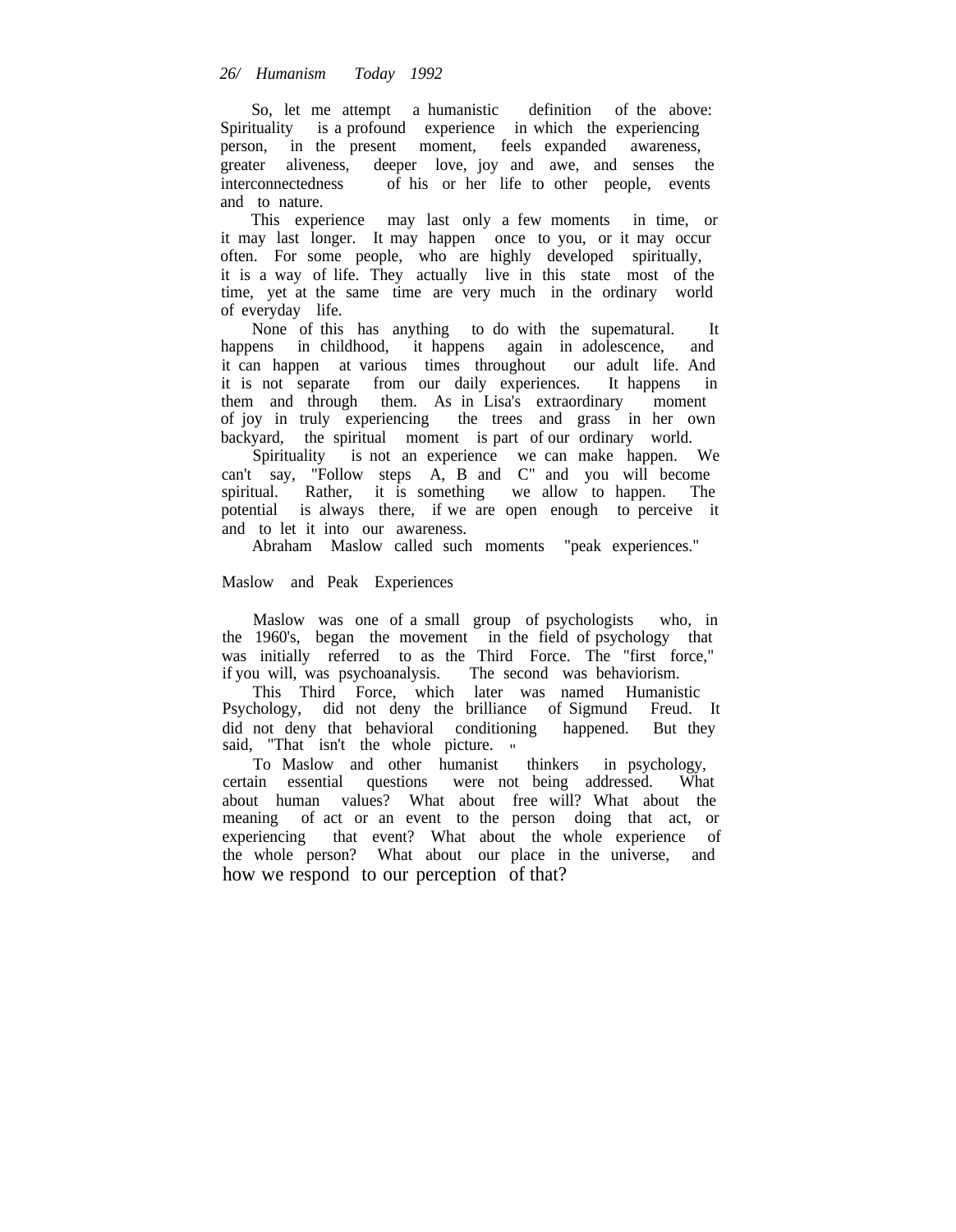Maslow was particulary intrigued by the extraordinary experiences of ordinary people, as well as the experiences of extraordinary people. Psycholanalysis addressed how to move from pathology to "normalcy." What about, asked Maslow, the other end of the human spectrum? What about the heights that we can climb to? What can we learn from people who use all of their capacities, who achieve great things and live well in the process? What does it mean to be fully human?

Maslow studied what he termed "peak experiences:" moments of transcedent joy. In our humanistic understanding of the word "spirituality," a peak experience is a spiritual experience, although there are levels of spiritual experience that go even beyond the peak moment.

Maslow and his researchers asked people, "What was the single most ecstatic, blissful, joyous, happy moment in your life?" They found that quite often people mentioned sex, music and childbirth. Experiences in nature are also triggers into and childbirth. Experiences in nature are also triggers into such moments for many people. So is participation in any for many people. So is participation in any experience that makes you do more than you ever thought you could do: handling the pain of severe illness; performing a physical feat that filled you with terror; such moments can come in many ways, at the most unexpected times. There are many reports in the literature of people who have been pronounced clinically dead, but lived to tell about it, who report that their inner experience during that brief time period radically changed their perception of their lives in a lasting way. The experience of falling in love opens one to a series of other peak moments. so does the experience of creative inspiration. These last two, falling in love and feeling creatively inspired, are expansive experiences in themselves which then can lead to further expansive or peak moments.

## Spirituality: Significance and Semantics

Peak moments, like the experience Lisa had in her backyard and afterward, are powerful experiences because, in the moment they occur, they can alter our perceptions of ourselves and our relationship to the world. If the experience is powerful enough, it can change one's perception permanently. When a person experiences a series of continuing spiritual moments, he or she may find an ongoing and positive increase in awareness of self, relationships and life purpose.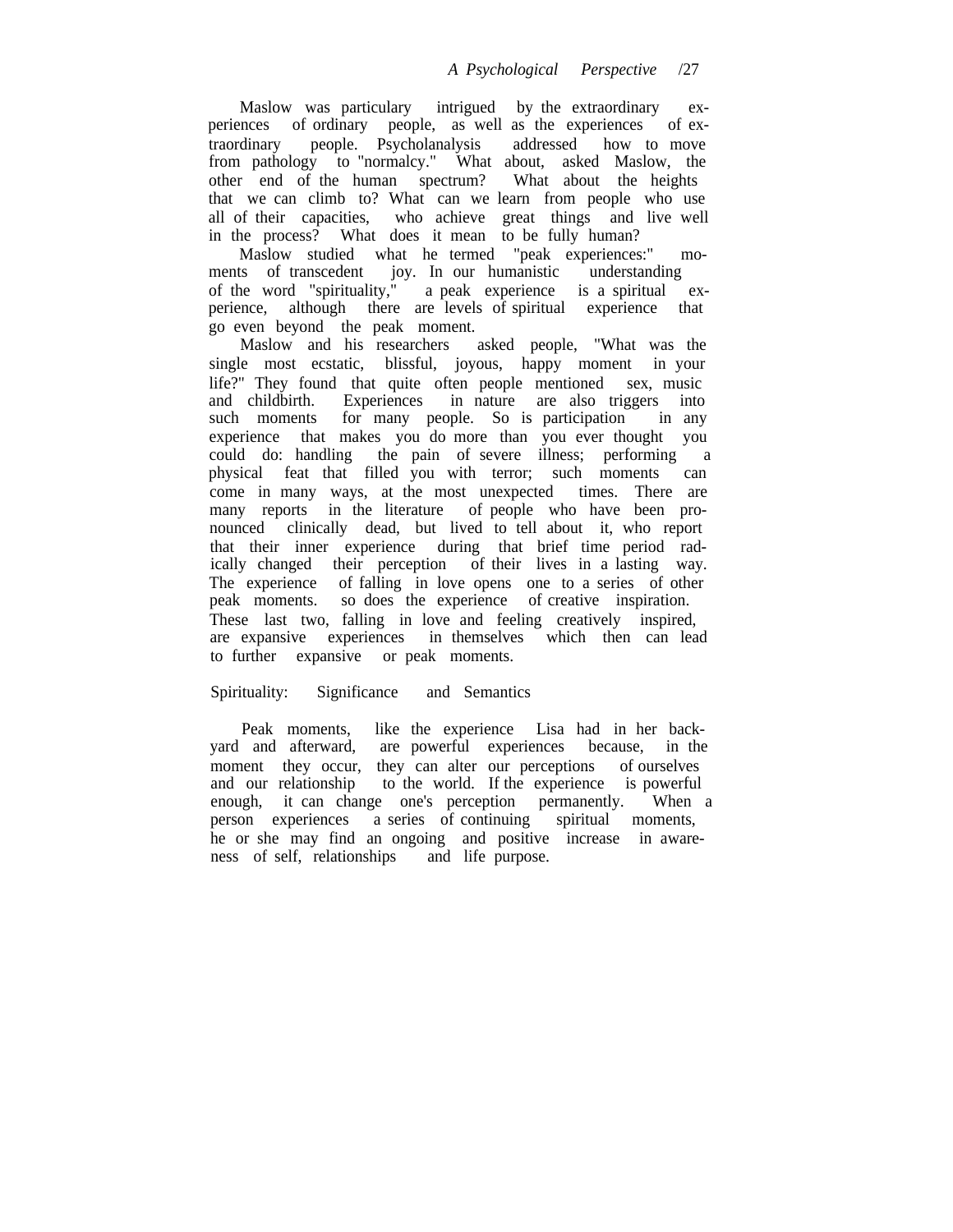There is a semantic problem in trying to talk to someone else about your own peak experience. It is this: the quality of the peak experience, which is synonymous, in my terms, with a spiritual moment, is very difficult to capture in ordinary language. It is a risk to try to describe this kind of experience without demeaning or trivializing the experience itself. Something that feels quite profound, shaking one to the depth's of one's being, can sound trite when trying to explain it to another person. It is an issue as real as cross-cultural communication. There is a language problem in translating from one level of consciousness to another. This is especially true if the other person has not had a similar experience, or is skeptical or cynical.

Maslow mentions this phenomenon in his early work: many people had this experience, but had never talked about it. This was corroborated recently in a study done with 246 psychology students in Denver. As many as 79% ofthe respondants indicated having had such an experience, but 50% of them told only one or two people, and 20 percent told no one. The reasons they gave were the ones I just mentioned (they feared their experience would not be understood, or would be not valued, and they could not find the words in which to share it). I have experienced this reticence myself, many times.

Sharing this experience with another person is not the only problem. It is difficult to recapture one's own experience at times. The deep spiritual experience emanates from an altered state of consciousness in which the connections are clear and the experience is profound, When we go back to our ordinary state of being we may find ourselves questioning our own reality at the other dimension. This is supported by studies on what is known as "state-dependent leaming:" what we leam in an altered state of consciouness is not always easily accessible to our perception in our ordinary state.<br>This skepticism and questioning, toward ourselves and

This skepticism and questioning, toward the reported experience of another person, is very understandable: it is self-protective. The human organism tries to achieve a state of homeostasis, which we might characterize as "don't rock the boat." When we hold a belief that is seriously challenged by a perception, the boat gets rocked quite badly, and we can get very seasick. We human beings do everything we can to avoid that state of discomfort. So, when we are confronted by an experience, our own or someone else's, which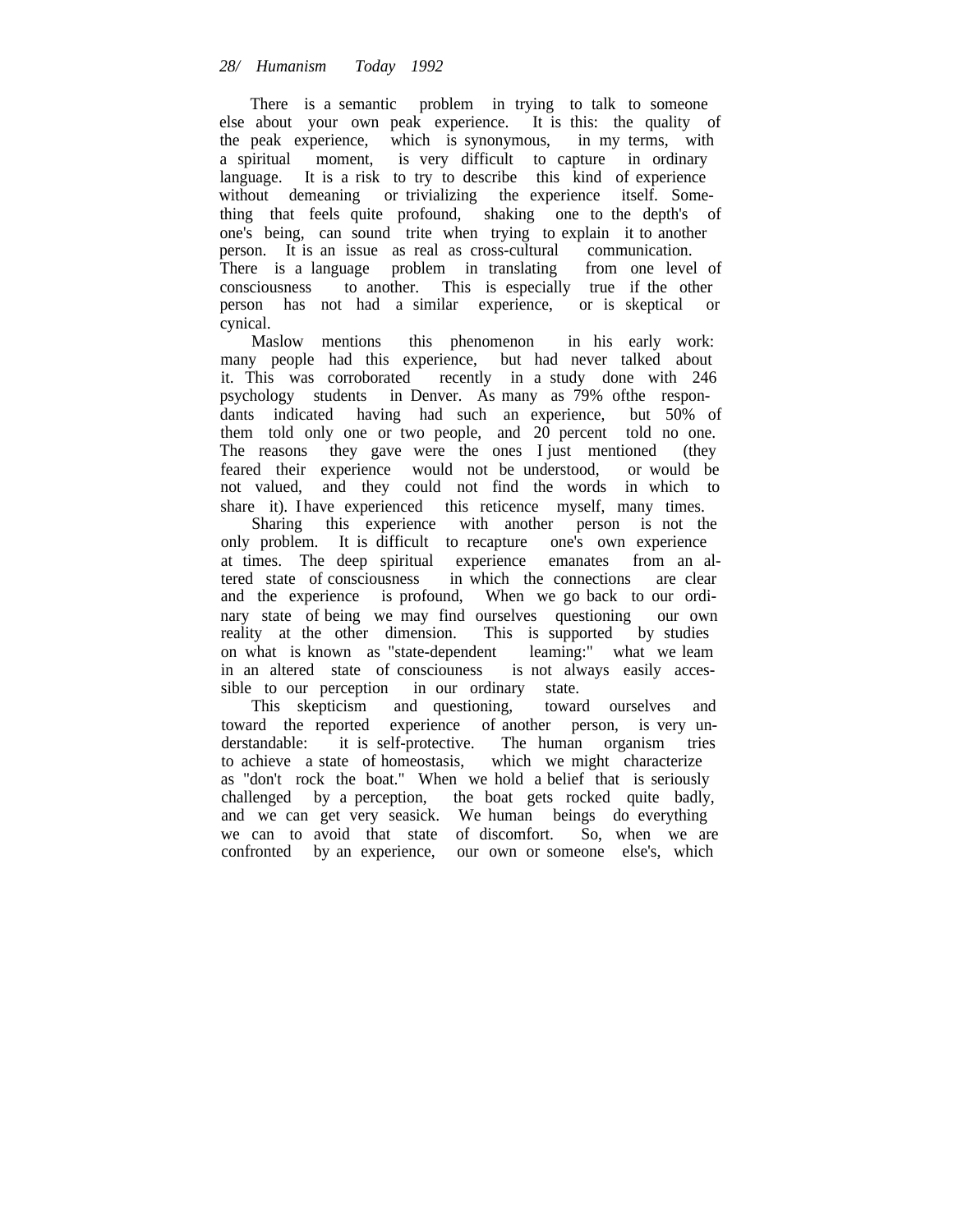does not fit into our paradigm of how the world operates, our first impulse is to get rid of the intruding experience. We ignore it, ridicule it, question it, call it bad names, or try to prove that it really didn't occur. It is a normal human response toward something that doesn't seem to fit. The group of experiences we label "paranormal," are examples of occurances that can create confusion in the experiencing person, and disbelief in someone else, when we try to explain them from our rationallinear paradigm of the world.

#### Self-Actualization and Spirituality

In studying this process, Maslow found that there was not an adequate vocabulary to express what he was trying to describe. So he coined two phrases that now, a quarter of a century later, have become an accepted part of our everyday vocabulary: peak experience, which I have been talking about, and self actualization.

Let's take a look at the findings of Maslow and many others after him, of the characteristics of people who are self-actualized.2 Another way of expressing that is to say they are "fully human, " or that they are well-developed spiritually. The self-actualized person had a quality of being fully present, both to his or her own experience and to other people. One senses about such people a positive energy, an enthusiasm, and a sense of radiant aliveness. These are people who are real, with no phony facade. They are also people who are able to use all of their abilities, talents and intelligence. They find work that is both creatively satisfying to them and socially usefull to others.

## Humanism and Transcendence

Maslow didn't stop here, however. He then went on to try to define in naturalistic language the next higher realm of human experience and values, that which goes beyond our personalities and our egos into a deeper connection with the cosmos. And from this grew a school or movement known today as Transpersonal Psychology. It includes everything that Humanistic Psychology includes, and then goes a step beyond,

2. Abraham Maslow. THE FARTHER REACHES OF HUMAN NATURE. (N.Y.: Viking Press) 1971.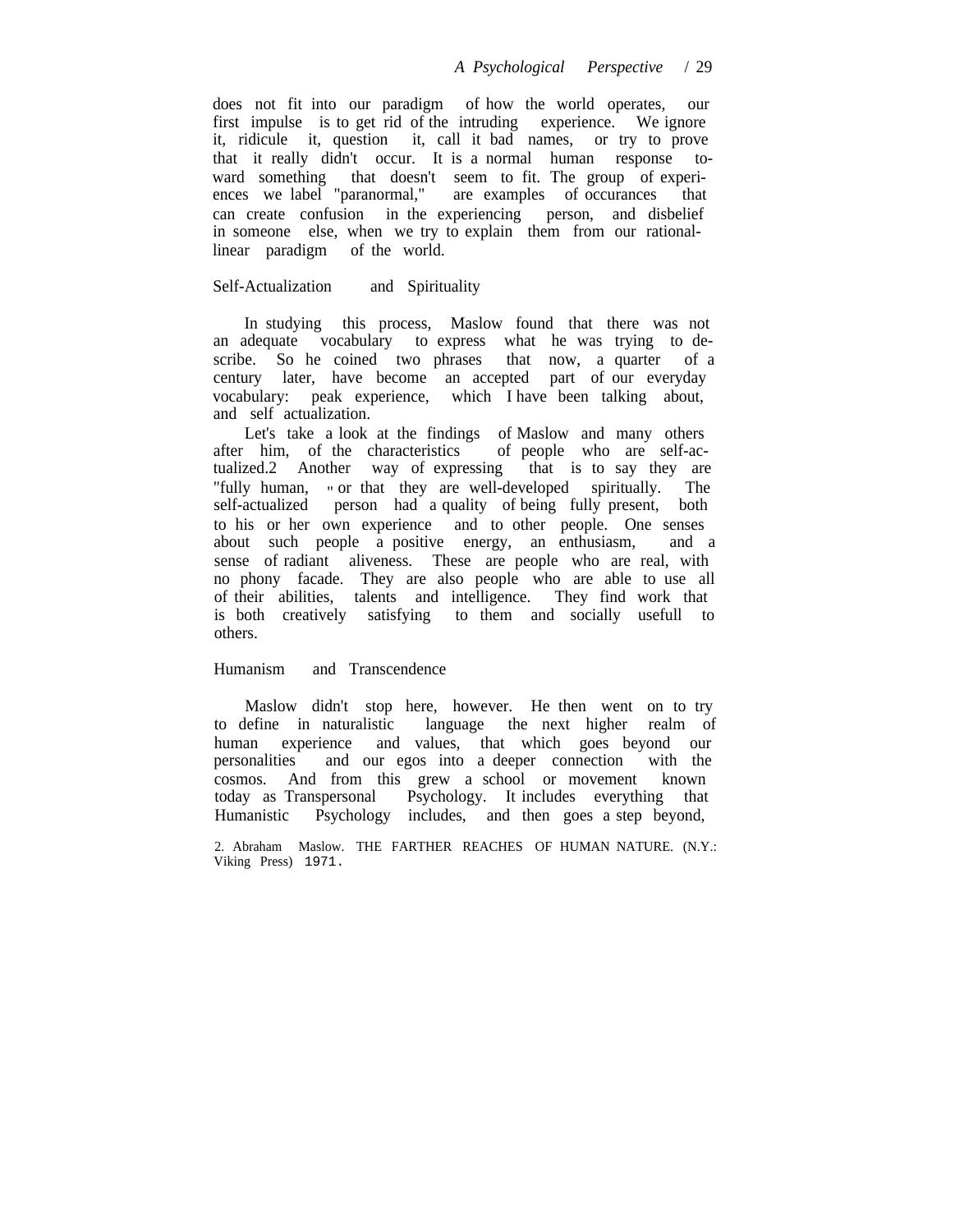to acknowledge and to study the nature of human consciousness in states we might call transcendent or mystical.

Maslow wanted to move the spiritual experience away from the association with religion. I do, too. "Spiritual" does have religious overtones, as I said at the beginning. But the word "spiritual" is a part of the vocabulary of the 1990's, and, as humanists, we need to desensitize ourselves and not shudder every time we hear it. "Self-actualized" became the buzzword of the "human potential" movement of the 70's, and some may shudder at that, too. (The "human potential movement" was another Niagara Falls: the intent and the results were valid, but we had to thread our way through tourists and thrill seekers to get to where we were going.).

## Linear Thought vs. Metaphor

It is hard to avoid swimming in the murky waters of seman-<br>I am looking for an appropriate term to summarize a tics. I am looking for an appropriate group of experiences and characteristics of which the Lisa story is only a starting point. Yet, every word I think of comes either from religion or has been appropriated by pop psychology. People who are at the higher point of the continuum of self-actualization or spirituality are also described as awakened (religious); enlightened (pretentious); having achieved realization (awkward); transformed (sounds like magic); mystical (sounds too other-worldly); transcendent (makes it sound as though the person is above the earth, rather than part of ordinary life).

So I am going to continue to use the word "spiritual" or "spirituality" and I hope that as I continue to describe the and I hope that as I continue to describe the human qualities of that word you may be able to hear it as a natural progression of human development that is quite compatible even with secular humanism.

Our vocabulary, in English, is generally adequate to describe ordinary, every-day reality. However, there are experiences that other languages have words for that we do not. For instance, the Eskimos have about 14 words for "snow." In English, we have to describe our feelings about our beloved, about our new grandchild, and about a great new restaurant we just discovered, all with the same word, "love." Further, our language is geared toward linear thinking. spiritual experiences are not linear.

When we don't have adequate words, we use metaphor.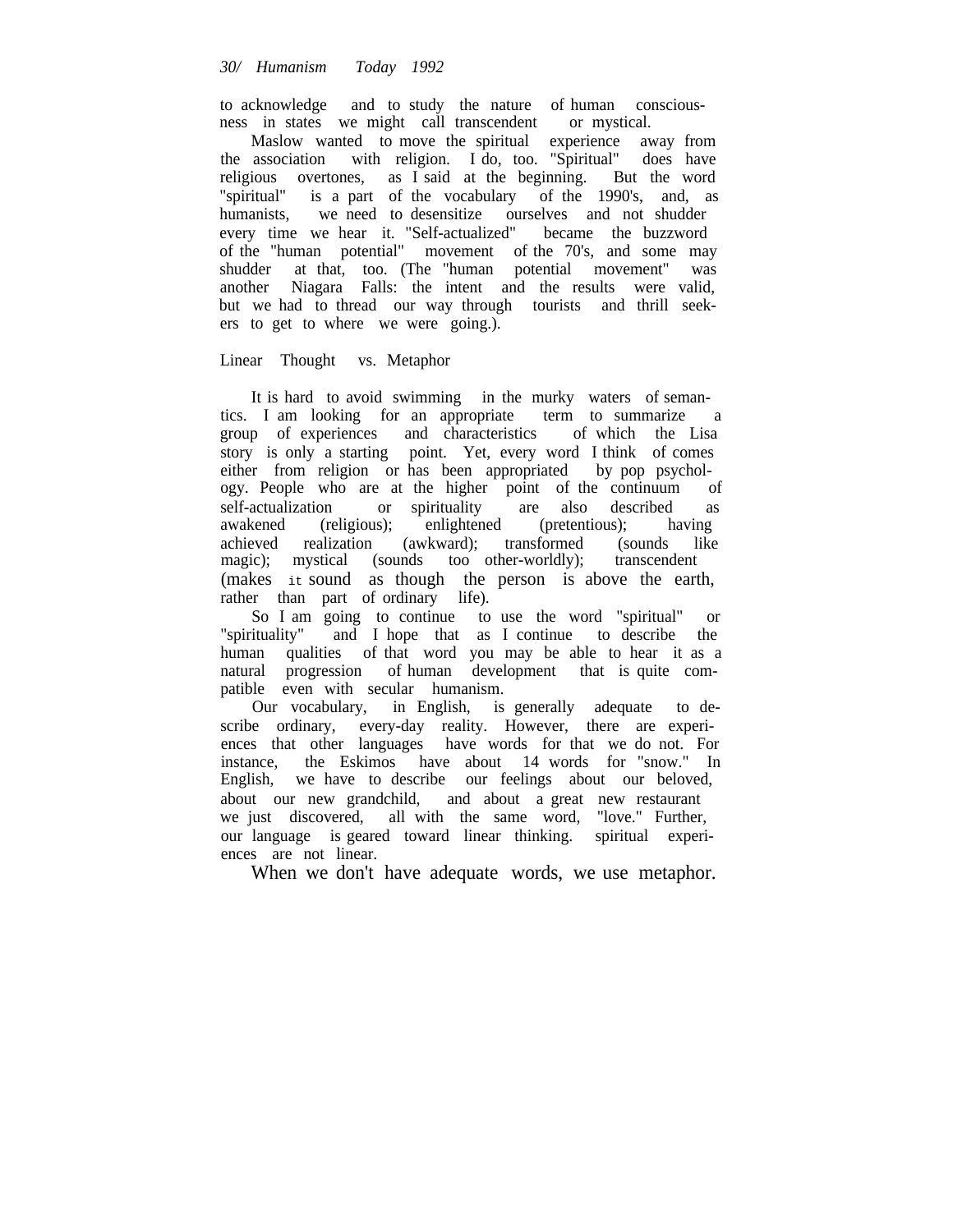When I talk about "heightened" awareness, or "expanded" consciousness, or a "deeper" feeling, these are all spatial words from our everyday, ordinary reality, borrowed to try to describe that which feels almost indescribable. How can I explain the experience of those moments when I have had a sudden expansion of awareness, when I know more, understand more, all in a flash, than I ever did before? I must use metaphor: last year we sat on the main floor when we went to the symphony. The sound was fine but we could see only the string section. This year we moved to the front of the balcony, where nothing blocks our view. Now we can see, as well as hear, the woodwinds, brass and percussion. The total experience has a richer, fuller dimension.

When we hear a symphony orchestra playing, there are two ways to listen. We can hear the blend of all the instruments at once, the total melody and harmony. Or we can pick out certain parts to focus on, individually: now the strings. Now the precussion. Now the woodwinds. And back to the totality. Back and forth. That is ordinary perception, back and forth. You recall the figure we all saw in Psychology 101: now it is a vase, now it is two human profiles, then the profiles - but never both at once.

During a peak experience, or a moment of spiritual awareness, it is possible to see or hear both at once. The phenomenon is one of both/and, rather than either/or. This is a state of non-ordinary consciousnes. A great musical conductor, I presume, must live in that state while conducting: being able to hear the parts and the whole simultaneously.

## Validating Our Experience

It is part of our birthright as human beings to have the potential to move into deeper states of consciousness. When we have a peak experience, a spiritual moment, a flash oflarger awareness of our relationship to our own life: in that moment we have transcended our ordinary, limited awareness. That experience of transcendence is a very real psychological is a very real psychological phenomenon and is being taken very seriously these days by researchers. The field of Transpersonal Psychology is concemed with studying "a broad range of states of consciousness, in some of which identity may extend beyond the usual limits of ego and personality." Transpersonal psychotherapy recognizes the validity of transcendent experience. The realm of the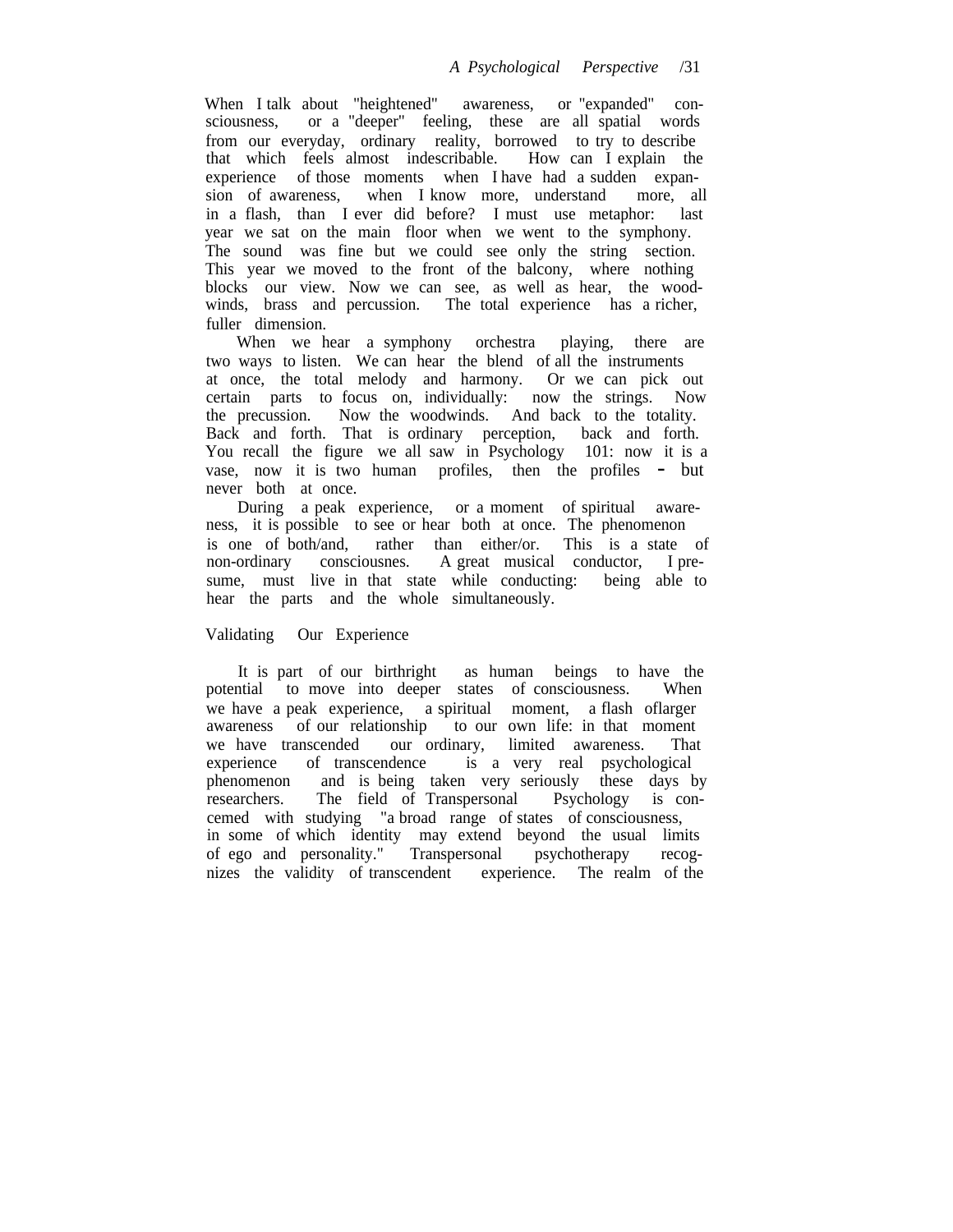transpersonal includes ego and personality but goes beyond it. A peak moment might be called the first level of transcendance or spirituality.

All of this is of significance to us as human beings on a personal level, a social level and a global level. This importance is what New Age is truly about, and why it draws so many people. Since spirituality is part of all of us, we need to be able to validate this human experience by naming it and talking freely about it. New Agers do this without being defensive. Humanists need to leam to do that, too.

On a personal level: once we have worked out the ego-level issues and relationship issues in our lives, the spiritual stage of growth and development begins to accelerate. As that realm expands, we may experience a greater sense of peace in our lives. There is a deeper ability to give love and to receive love. We find more appreciation for the small, ordinary miracles in life. There is, as I mentioned earlier, less tendency to worry and less anxiety, because worry and anxiety belong to the future while our spiritual dimension teaches us how to live in the present moment. We experience an increased sense of inner security, because we sense our belongingness in the world, and don't worry so much about how other people view us. There is also a greater ability to understand others, and therefore we are less judgemental. Life feels easier, smoother. We feel more fulfilled, more creative, more whole: not all the time, but at the times that we can tap into this deeper part of ourselves.

Therefore, we want to tap into this inner state more often, and stay there longer. This requires a great deal of self-disipline. It takes hard work, and the ability to endure painful<br>emotional and physical states. Remember, we don't find emotional and physical states. Remember, we don't find spiritual bliss without embodiment, and embodiment includes the pain in life. Lisa's story is a small example of the complementarity of the two states of pain and joy. We need darkness to understand the experience of light.

Besides hard work and discipline, we need a time and place for inner quiet. That becomes more and more difficult as we live in this culture. We are continually pulled away from ourselves by the blazing lights and blaring noises of the city, and the hectic schedules all of us lead.

One of the ideas in New Age thinking has been this: each of us, individually, has the potential to expand ourselves into this realm of consciousness that we can call transpersonal,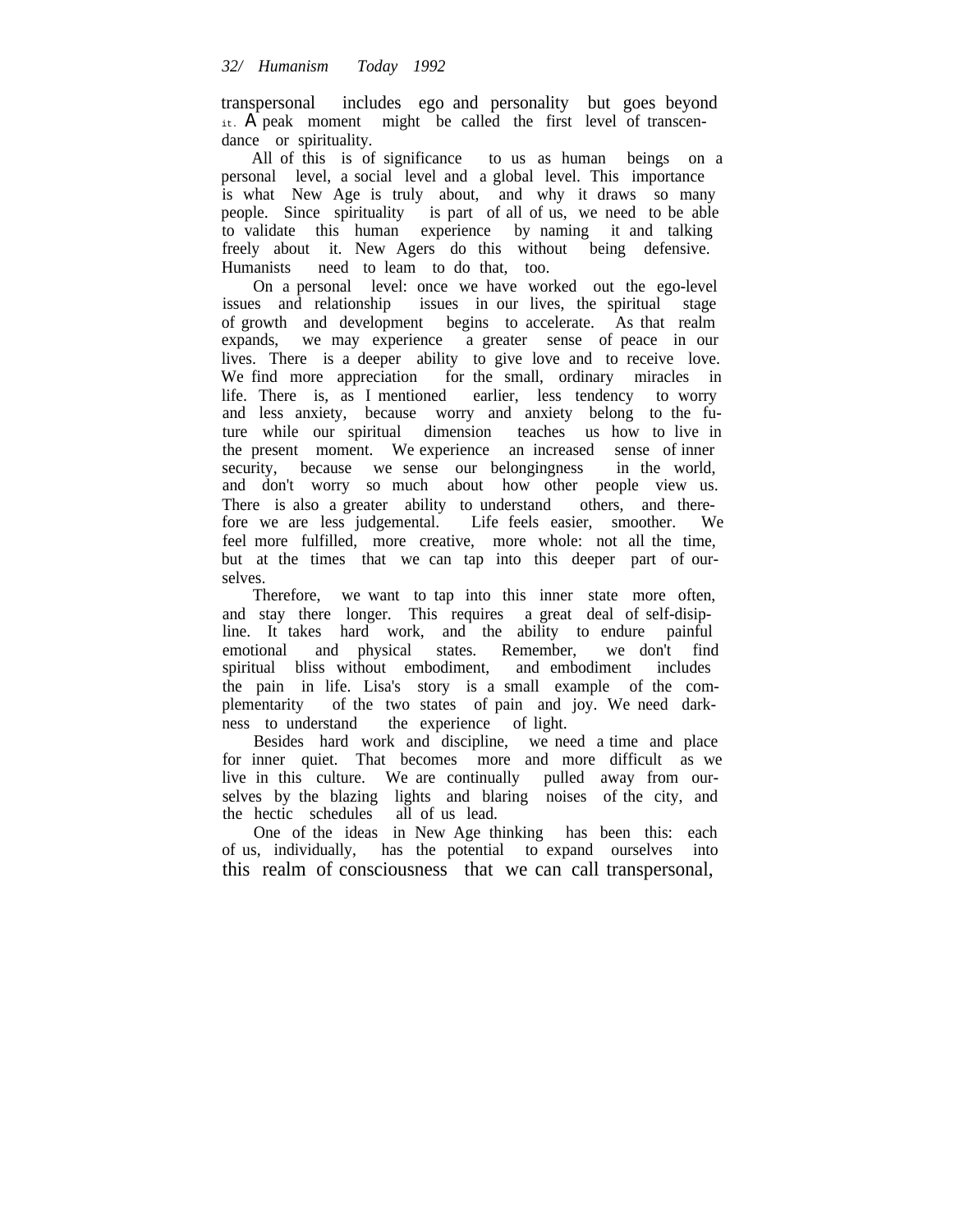or transcendent, the realm where spiritual experience happens in our lives. As more and more of us become more expanded, we experience our connectedness to one another. Then, not only do we stop feeling so isolated at a personal level, but this results in greater social consciousness and social action. Not only is there individual expansion, but expansion at social and global levels. We see examples of this consciousness in the past couple of decades in the movements to end sexism and racism, and in the peace movement. We become more aware of the fragility of our planet, and we work together to preserve the forests, oceans and wild life. As we feel, individually and collectively, more connectedness and more love toward others, our compassion extends beyond our geographic boundaries to help people in crisis and catastrophe in Cambodia in Ethiopia and Eastem Europe. The growth of an organization like Amnesty Intemational is not unrelated to the spiritual impulse of caring and connectedness. We act, not out of guilt or social obligation, but out of a very real experienced sense that we are truly one global family, and that what happens to anyone of us affects us all.

## The Challenge of Transformation

The examples I have given of peak or transcendent moments are not far out, not far removed from everyone's ordinary experience. The difference is in the quality or intensity or depth of those moments, and in the potential they hold for transforming our awareness. If we have many such moments, and we pay attention to what we leam from them, we begin a process of inner change. We begin to expand our consciousness in a way that deeply affects how we live and relate to every aspect of our lives. This expansion has been referred to by the terms transformation, transformational awareness or transformational joumey. It is an aspect of our human development that includes but goes beyond peak moments. It is self-actualization leading toward a fuller and more complete humanness. It does not have a known endpoint. It is not a linear joumey. We may weave in and out of it for years, or all our lives.

New Age thinking recognizes and addresses the transformational joumey. Some of the assumptions and explanations may be erroneous, but, like individual peak moments, the experience is real. Again, we are talking about not confusing the town of Niagara Falls with the Falls themselves. The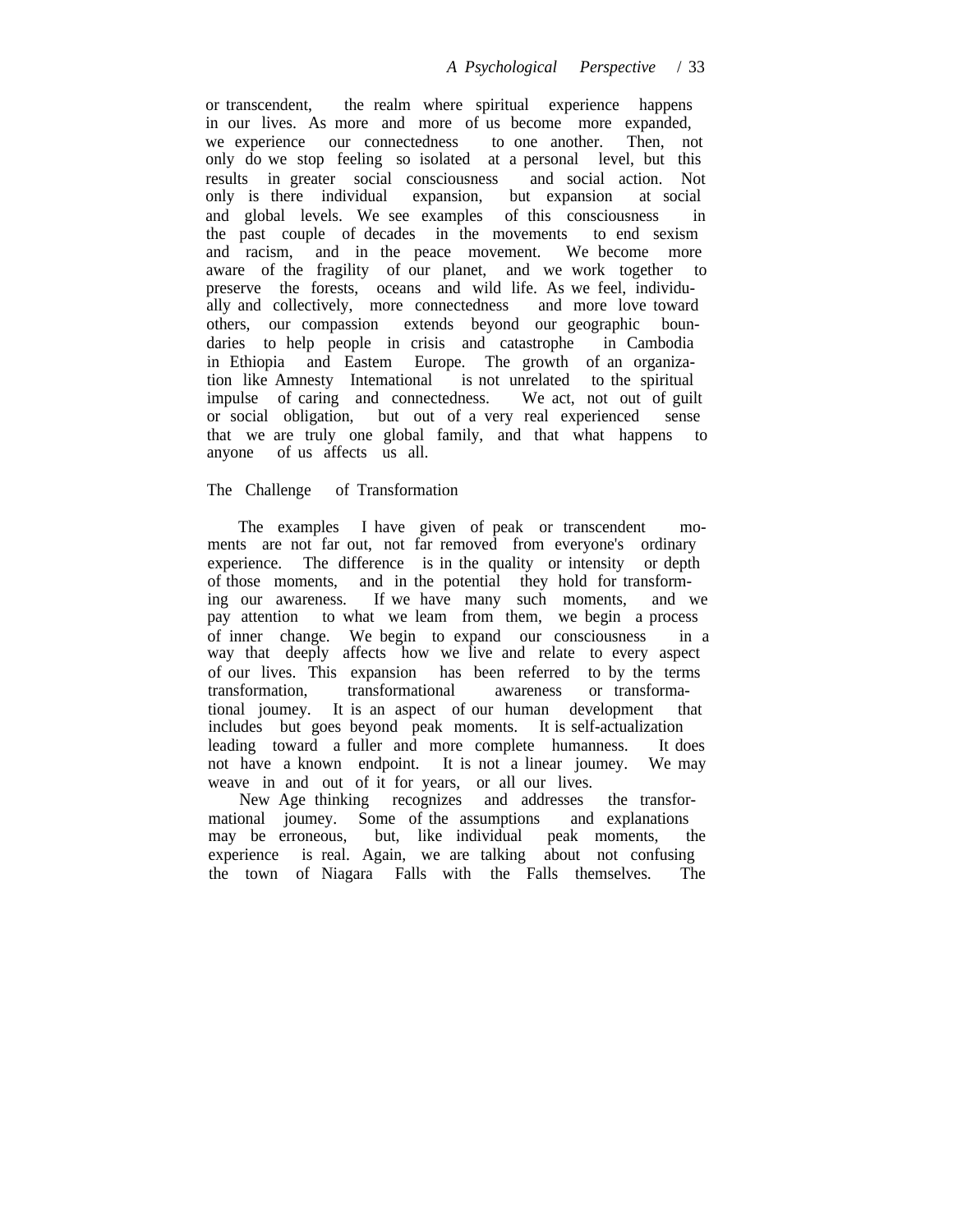#### 34 / *Humanism Today 1992*

transformational joumey happens to us not in isolation, but in community. We need the presence of others with whom we can talk about it, to validate what is happening for us and for them, to create dialogue and acceptance. It is a challenge for the Humanist movement of the future to be open to a paradigm that can include all of human experience.

I would like to close with a quote from Julian Huxley, author of RELIGION WITHOUT REVELATION, who spent 40 years of his adult life trying to bring together the ideas of science and spirituality. He wrote that:

> " the well-developed, well-integrated personality is the highest product of evolution, the fullest realization we highest product of evolution, the fullest realization know of in the universe.

He goes on to say that

the exploration of human nature and its possibilities<br>has scarcely begun. A vast new world of uncharted poshas scarcely begun. A vast new world of uncharted sibilities awaits its Columbus.

If Humanism, as a movement, is to be viable into the 21st century, it must be willing to acknowledge the many possibilities of which human consciousness is capable. We must build on, not diminish, the ideas of Maslow and Huxley. illtimately, this is what New Age thinking can offer Humanism: nothing less than the full, unleashed power of Niagara Falls.

3. Julian Huxley, RELIGION WITHOUT REVELATION (Westport, CT.: Greenwood Press) 1979, p.191 4. Ibid.. p,192